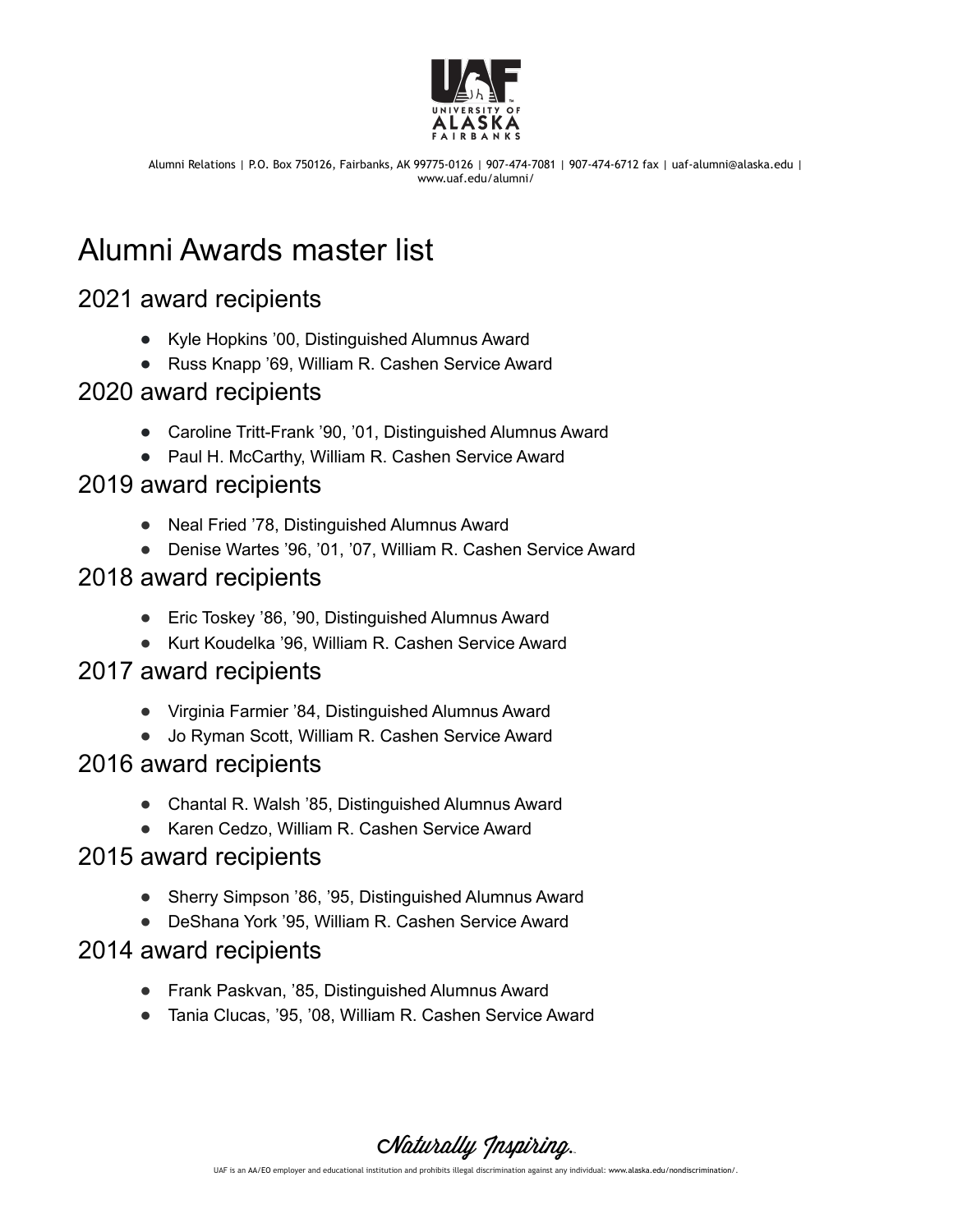

Alumni Relations | P.O. Box 750126, Fairbanks, AK 99775-0126 | 907-474-7081 | 907-474-6712 fax | uaf-alumni@alaska.edu | www.uaf.edu/alumni/

# 2013 award recipients

- Gail Phillips, '67, Distinguished Alumnus Award
- Tammy Tragis-McCook, '99, '00, William R. Cashen Service Award

## 2012 award recipients

- Claus-M. Naske, '61, Distinguished Alumnus Award
- Marilyn Romano, William R. Cashen Service Award

#### 2011 award recipients

- Sylvester Neal, '78, '83, Distinguished Alumnus Award
- Barbara Day, William R. Cashen Service Award

## 2010 award recipients

- Shirish Patil '87, '95, '07, Distinguished Alumnus Award
- Marta Mueller, William R. Cashen Service Award

# 2009 award recipients

- Richard N. Foster, Distinguished Alumnus Award
- Jack B. Wilbur, William R. Cashen Service Award

#### 2008 award recipients

- Jim Sampson, Distinguished Alumnus Award
- Don Jamieson, William R. Cashen Service Award
- Scott Keyes, William R. Cashen Service Award

# 2007 award recipients

- William "Bill" Stroecker, Distinguished Alumnus Award
- Nevada Bovee, William R. Cashen Service Award

## 2006 award recipients

- Jyotsna "Jo" Heckman, Distinguished Alumnus Award
- Kenneth Larimore, William R. Cashen Service Award

## 2005 award recipients

- Dr. William Benitz, Distinguished Alumnus Award
- Cathy Persinger, William R. Cashen Service Award

Naturally Inspiring.